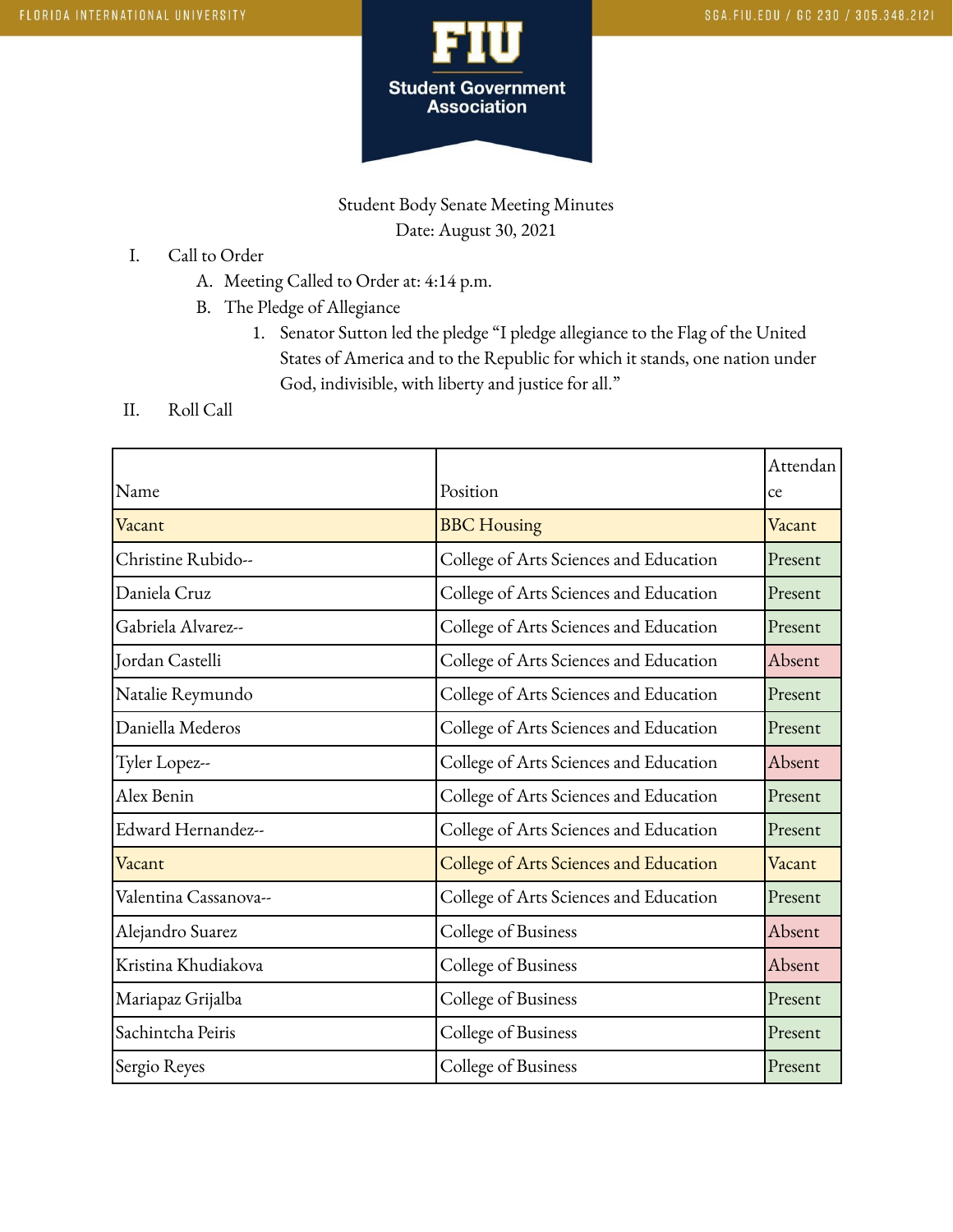| Gabriela Tovar      | College of Communication Architecture<br>and the Arts | Present |
|---------------------|-------------------------------------------------------|---------|
|                     | College of Communication Architecture                 |         |
| Ivette Suarez--     | and the Arts                                          | Absent  |
| Cristhofer Lugo     | College of Engineering and Computing                  | Present |
| Vacant              | College of Engineering and Computing                  |         |
| Hervangelot Lordeus | College of Engineering and Computing                  | Present |
| Natalie Meneses     | College of Engineering and Computing                  | Present |
|                     | College of Hospitality and Tourism                    |         |
| Celesse Temes--     | Management                                            | Absent  |
| Natalie Lahera      | College of Law                                        | Present |
| Manuela Jaramillo   | College of Medicine                                   | Present |
| Joshua Lovo-Morales | College of Nursing and Health Sciences                | Present |
| Tyra Moss--         | College of Public Health and Social Work              | Present |
| Joshua Mandall      | Graduate School                                       | Present |
| Vacant              | <b>Graduate School</b>                                | Vacant  |
| Vacant              | <b>Graduate School</b>                                | Vacant  |
| Vacant              | <b>Graduate School</b>                                | Vacant  |
| Vacant              | <b>Graduate School</b>                                | Vacant  |
| <b>VACANT</b>       | Honors College                                        | Vacant  |
| Vacant              | <b>Lower Division BBC</b>                             | Vacant  |
| Zoilo Batista       | <b>Lower Division MMC</b>                             | Present |
| Jacob Bharat        | <b>MMC</b> Housing                                    | Present |
| Sebastian Aviles    | <b>MMC</b> Housing                                    | Present |
| Taylor Sokolosky    | <b>MMC</b> Housing                                    | Absent  |
| Vacant              | <b>Online Student</b>                                 | Vacant  |
| Alexander Sutton    | School of International and Public Affairs            | Present |
| David Luis          | School of International and Public Affairs            | Present |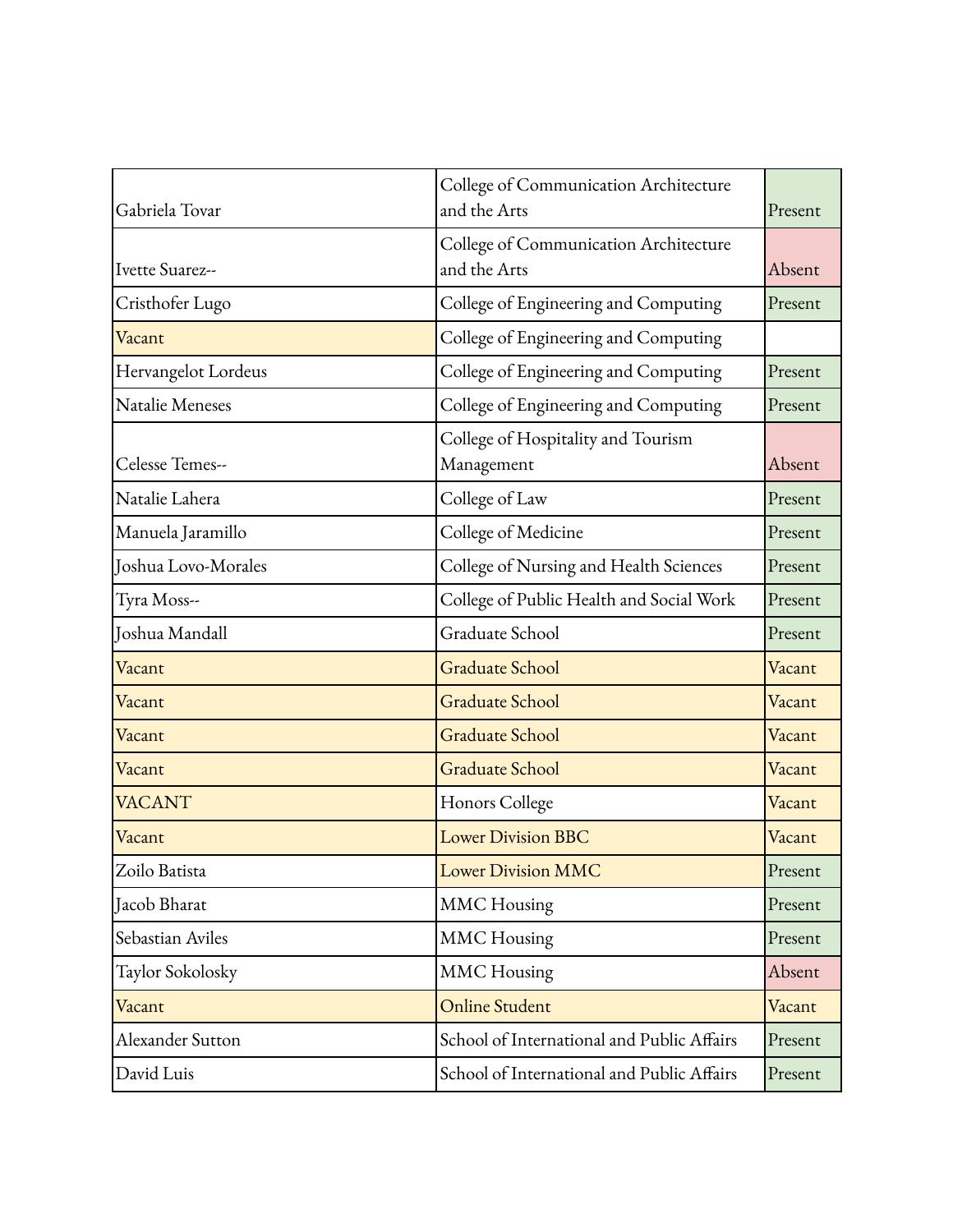| Sadie Testa-Secca--                 | School of International and Public Affairs | Present |
|-------------------------------------|--------------------------------------------|---------|
| Vacant                              | <b>Upper Division BBC</b>                  | Vacant  |
| Vacant                              | <b>Upper Division BBC</b>                  | Vacant  |
|                                     | <b>Upper Division MMC</b>                  | Vacant  |
| Nicholas Pastrana                   | <b>Upper Division MMC</b>                  | Present |
| TOTAL NUMBER OF SENATORS PRESENT    |                                            | 27      |
| TOTAL NUMBER OF SENATORS ABSENT     |                                            |         |
| TOTAL NUMBER OF SENATE SEATS VACANT |                                            | 12      |
| Quorum Established                  |                                            |         |

- III. Approval of Minutes from Last Meeting
	- A. Senator luis moves to approve last meeting minutes (8/23/2021). Senator Aviles seconds. 8/23/2021

## IV. Adoption of the Agenda

- A. Senator luis moves to adopt todays agenda. Senator batista seconds. Motion passes. 8/30/2021
- V. Invited Speakers
	- A. None.

## VI. Committee Reports

- A. Appropriations Committee
	- 1. First meeting was a success
- B. Graduate and Professional Student Committee
	- 1. Set up a meeting time and will begin coordinating
- C. University Sustainability and Innovation Committee
	- 1. First meeting went well
- D. Health and Well-Being Committee
	- 1. Still waiting for scheduled meeting time
- E. Student Life and Academic Concerns Committee
	- 1. We will be meeting Tuesdays at noon
- F. Committee on Rules and Administration
	- 1. Sent out google form for date and time.
- VII. Executive Board Reports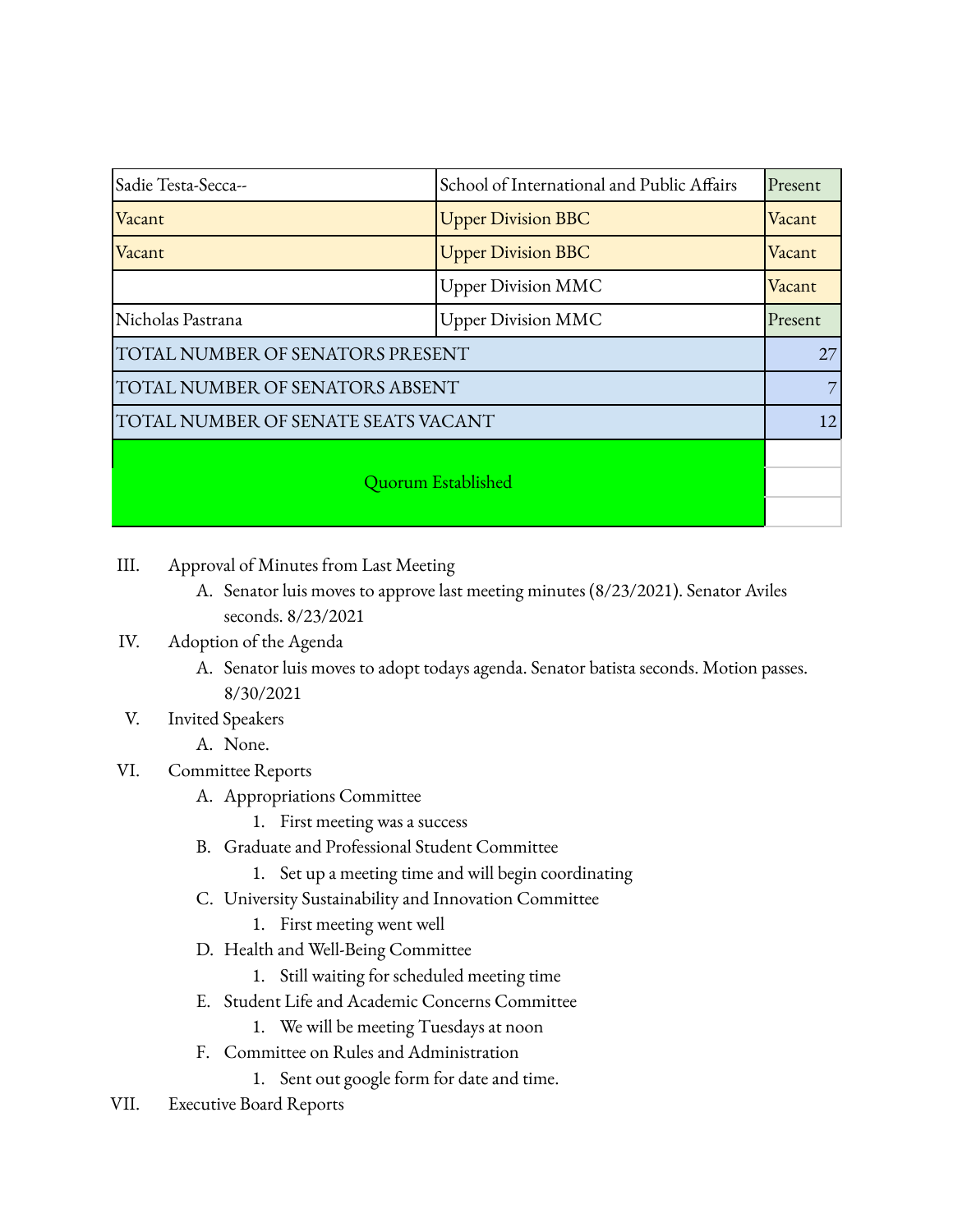- A. Student Body President
- B. Senate President
	- 1. 5 more confirmations today, if there are questions please ask them, do not feel pressured.
	- 2. Submit office hours and committee meeting times.
	- 3. Senate will be at BBC sept  $20^{\text{th}}$  and nov  $15^{\text{th}}$
- C. Senate President Pro-Tempore
	- 1. If you know any of your fellow senators are not coming to senate, please reach out and make sure they can attend. If there is an excuse then it should be submitted to senate president pastrana
	- 2. Make sure to reach out to committee chairs in regards to meeting times. Its important to keep initiatives going
- D. Senate Floor Leader
	- 1. Speaking on some of Roberts rules, if there is a motion for unanimous consent, we want to make sure no one feels pressured to vote unaminously. Your opinions and votes matter.
	- 2. In regards to legislation, there are many different avenues. If there is an idea brewing, talk to some fellow senators and brainstorm, then you can come to me and ill direct you to the proper administration.
- E. Student Body Vice President
	- 1. Spots are open for student space improvement commission (outdoors specifically)
	- 2. If you or any senators you know would like to join, please reach out!
- F. Comptroller
	- 1. Any questions about what I do or if you would like to help in any way, please feel free to reach out!
- G. Executive Administrator
- H. Governor of the Biscayne Bay Campus
	- 1. Very excited to hear that senate will be in BBC within the next few months!
	- 2. Welcome back pool party was a tremendous success on Saturday. Thank you to all who attended and helped set up the event!
	- 3. Student health center can only have a provider two days a week due to personnel shortages.
- I. Chief of Staff
- J. Chief Justice
- VIII. Vetoed Legislation
	- A. None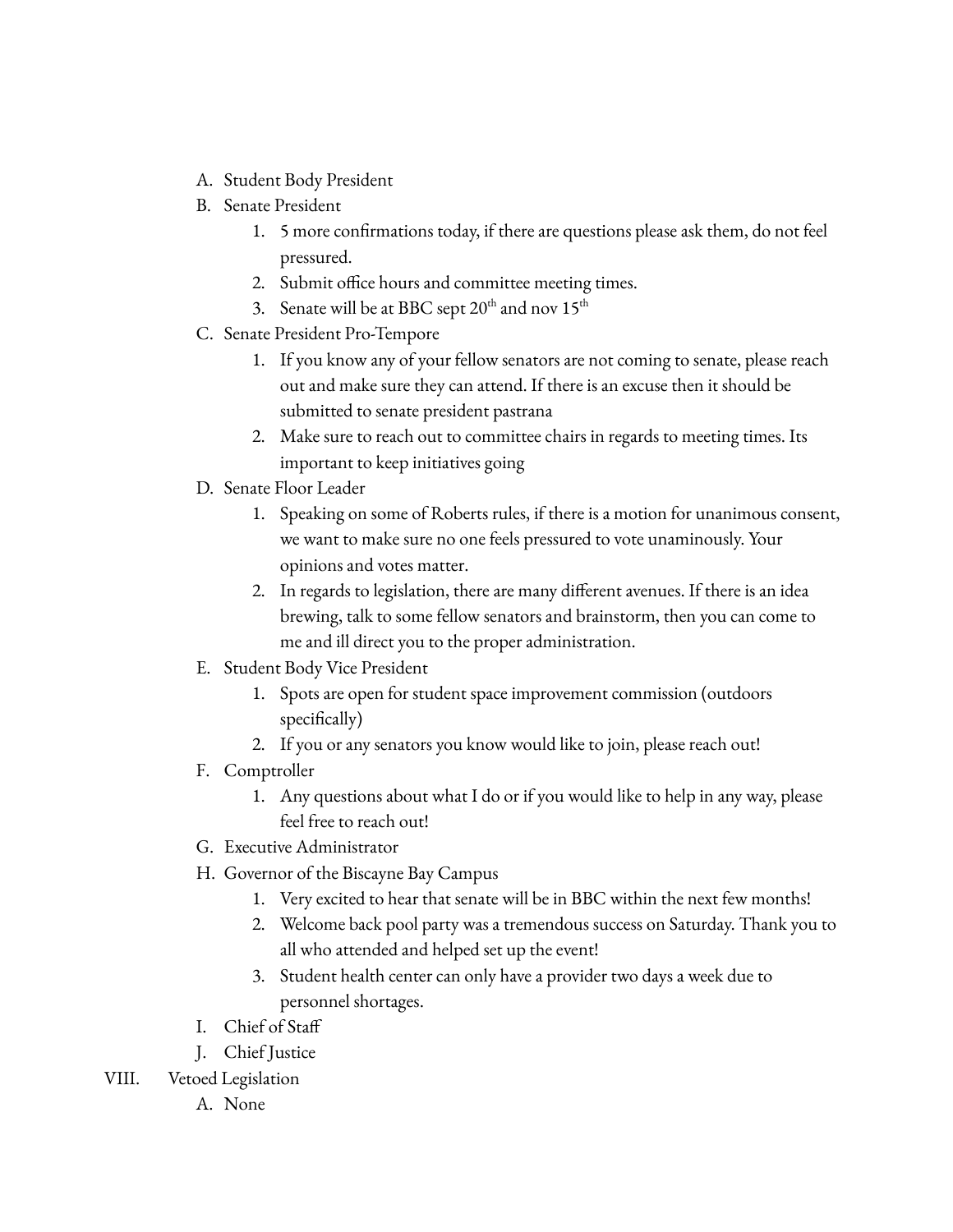- IX. Unfinished Business
	- A. None

## X. New Business

- A. Confirmation of Rodrigo Alea for Upper Division Senator
	- 1. Senator Aviles moves to end q&a period, senator Sutton seconds. Motion passes.
	- 2. Senator Sutton moves to go into discussion, senator Aviles seconds. Motion passes
	- 3. Senator Batista moves to vote by unanimous consent, senator Aviles seconds. Motion passes
- B. Confirmation of Fernando Melara for College of Engineering and Computing Senator
	- 1. Senator lordeus moves to extend q&a period by one minute, senator Sutton seconds. Motion passes.
	- 2. Senator Sutton moves to enter a three minute discussion, senator mandall seconds. Motion passes.
	- 3. Senator luis moves to vote by unanimous consent, senator lordeus seconds. Motion passes
- C. Confirmation of Samantha Zawadzki to the post of Secretary of Online and Remote Engagement
	- 1. Senator Aviles moves to extend q&a by 90 seconds. Senator luis seconds. Motion passes.
	- 2. Senator peiris moves to enter a discussion for 2 minutes. Senator Sutton seconds. Motion passes
	- 3. Senator luis moves to extend discussion for 2 minutes, ruled debilatory
	- 4. Senator batista moves to vote by unaminous consent, vote is denied.

| Name             | Position                               | Vote |
|------------------|----------------------------------------|------|
| Vacant           | <b>BBC</b> Housing                     |      |
| Christine Rubido | College of Arts Sciences and Education | Yea  |
| Daniela Cruz     | College of Arts Sciences and Education | Yea  |
| Gabriela Alvarez | College of Arts Sciences and Education | Yea  |
| Jordan Castelli  | College of Arts Sciences and Education | Yea  |
| Natalie Reymundo | College of Arts Sciences and Education | Yea  |
| Selina McFeeley  | College of Arts Sciences and Education | Yea  |
| Tyler Lopez      | College of Arts Sciences and Education |      |
| Vacant           | College of Arts Sciences and Education |      |
| Vacant           | College of Arts Sciences and Education |      |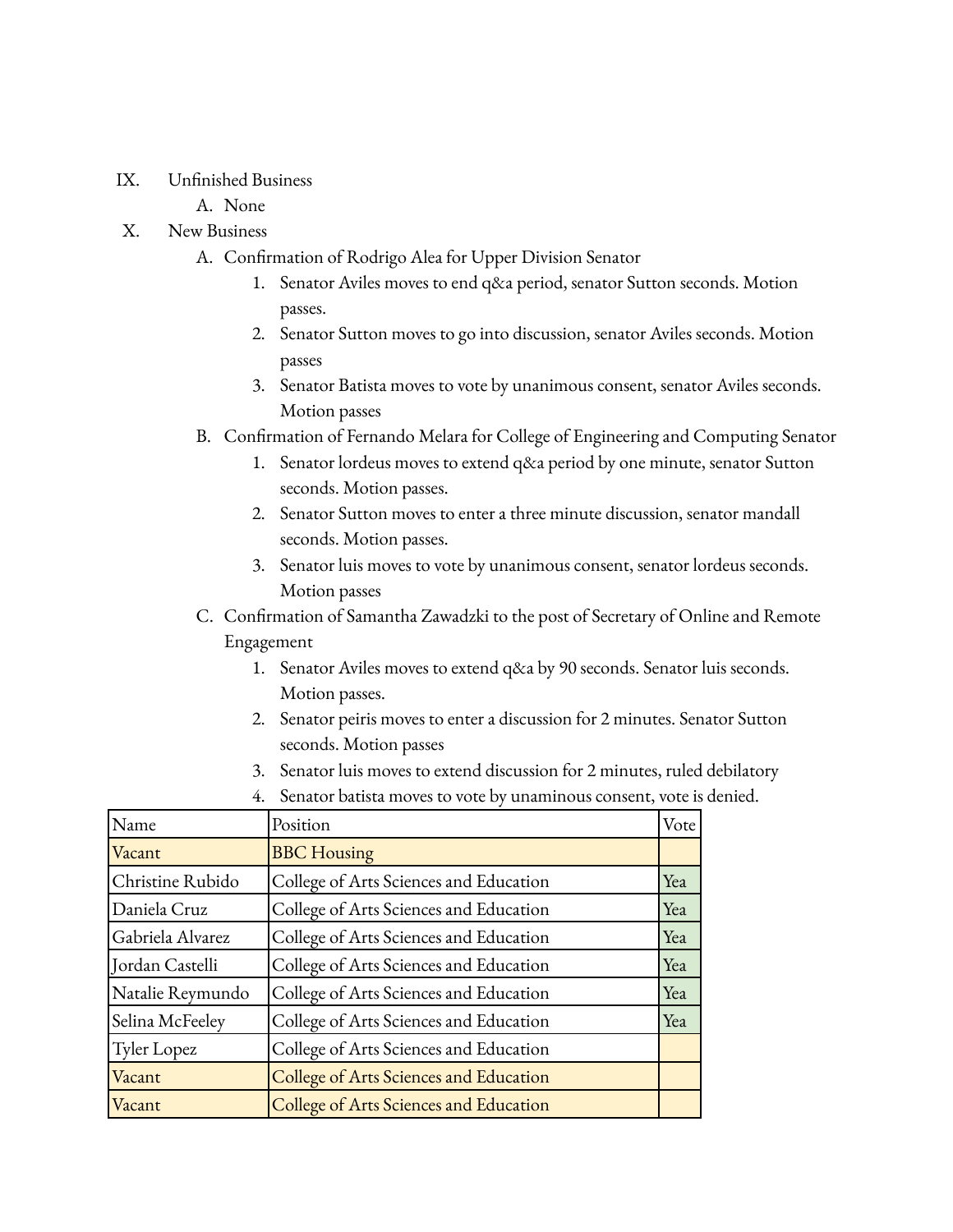| Vacant               | College of Arts Sciences and Education                 |     |
|----------------------|--------------------------------------------------------|-----|
| Valentina Cassanova  | College of Arts Sciences and Education                 | Yea |
| Alejandro Suarez     | College of Business                                    |     |
| Kristina Khudiakova  | College of Business                                    |     |
| Mariapaz Grijalba    | College of Business                                    | Nay |
| Rodrigo Alea         | College of Business                                    | Yea |
| Sergio Reyes         | College of Business                                    |     |
| Gabriela Tovar       | College of Communication Architecture and the Arts Yea |     |
| Ivette Suarez        | College of Communication Architecture and the Arts     |     |
| Cristhofer Lugo      | College of Engineering and Computing                   | Yea |
| Vacant               | College of Engineering and Computing                   |     |
| Hervangelot Lordeus  | College of Engineering and Computing                   | Yea |
| Natalie Meneses      | College of Engineering and Computing                   | Yea |
| <b>Celesse Temes</b> | College of Hospitality and Tourism Management          | Yea |
| Natalie Lahera       | College of Law                                         | Yea |
| Manuela Jaramillo    | College of Medicine                                    | Yea |
| Joshua Lovo-Morales  | College of Nursing and Health Sciences                 | Yea |
| Tyra Moss            | College of Public Health and Social Work               |     |
| Joshua Mandall       | Graduate School                                        | Yea |
| Vacant               | <b>Graduate School</b>                                 |     |
| Vacant               | <b>Graduate School</b>                                 |     |
| Vacant               | <b>Graduate School</b>                                 |     |
| Vacant               | <b>Graduate School</b>                                 |     |
| Alexander Collado    | Honors College                                         | Yea |
| Vacant               | <b>Lower Division BBC</b>                              |     |
| Vacant               | <b>Lower Division MMC</b>                              |     |
| Jacob Bharat         | <b>MMC</b> Housing                                     | Yea |
| Sebastian Aviles     | <b>MMC</b> Housing                                     | Yea |
| Taylor Sokolosky     | <b>MMC</b> Housing                                     | Yea |
| Vacant               | <b>Online Student</b>                                  |     |
| Alexander Sutton     | School of International and Public Affairs             | Yea |
| David Luis           | School of International and Public Affairs             | Yea |
| Sadie Testa-Secca    | School of International and Public Affairs             | Yea |